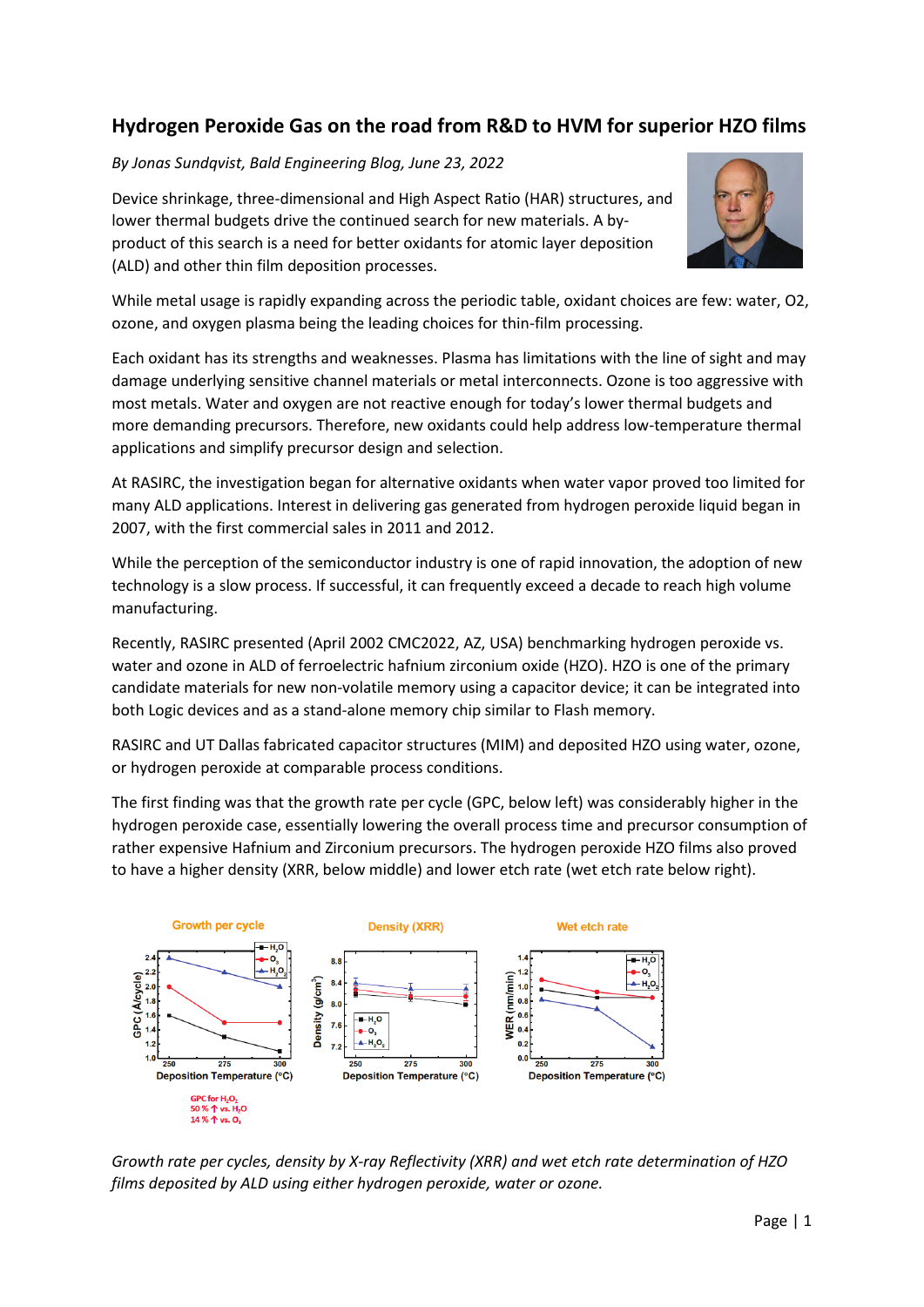Higher density metal oxide films are a sure sign of better electrical performance regarding high-k dielectrics and ferroelectrics. First, the hydrogen peroxide films showed a comparably higher effective k-value, lower leakage current (Jg), and could withstand a higher breakdown voltage (VBD), as seen below right. Water results were inferior to both ozone and hydrogen peroxide are not shown for clarity.

Indicative for ferroelectric phase content is a peak at approx. 2T= 30.3 deg and 35.8 (below right). In X-ray diffractograms, when comparing hydrogen peroxide vs. ozone, it was shown that the hydrogen peroxide films could show a higher orthorhombic (ferroelectric) phase content at a lower thermal budget, i.e., the onset temperature for crystallization. Even though the orthorhombic ferroelectric phase is metastable over preferred tetragonal and monoclinic HfO2 and ZrO2 most stable phases, this can be understood that the atoms in higher density and purer hydrogen peroxide films will find their optimum positions under given conditions in the lattice faster due to less disturbance from contamination species that has to diffuse out of the lattice before a ferroelectric phase content can crystalize quenching the HZO films into the metastable ferroelectric phase.



*Leakage (Jg) vs breakdown voltage (V<sub>BD</sub>) and gracing incidence x-ray diffraction (GI-XRD) after post deposition anneals for hydrogen peroxide HZO films compared to ozone HZO films.*

The promising results above for higher quality ferroelectric films were then proven by complete ferroelectric electric characterization sweeping the current and voltage across the capacitor structures accordingly. As seen below in the P-E hysteresis curves, a clearly defined hysteresis response curve could be verified for hydrogen peroxide HZO films at a lower RTA temperature than for ozone films, the onset of 325 vs. 350 deg C. It may seem like a slight difference, but please keep in mind that the overall thermal budget for device integration in copper interconnect layers is in the range 350 to 390 deg.C depending on layer and technology node, and it is critical to stay below this temperature and as can be seen below this study yielded beautiful ferroelectric hysteresis at 350 deg. C for hydrogen peroxide, whereas ozone films had to go up to the danger zone of 400 deg. To do the same.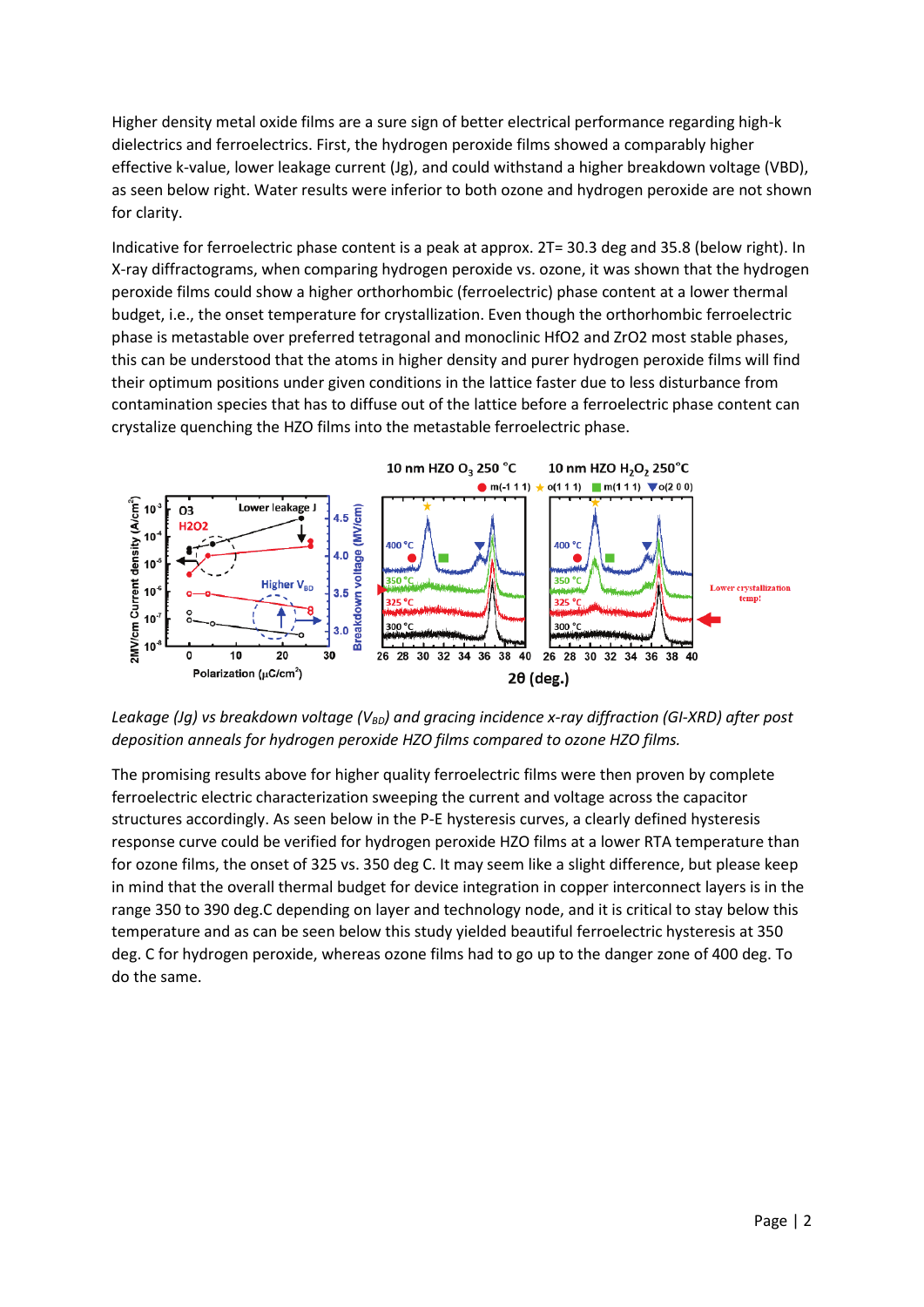## **HZO P-E Hysteresis Curve**



*P-E hysteresis curves for hydrogen peroxide (right) and ozone (left) ferroelectric HZO films for different RTA thermal budgets.*

Finally, TEM analysis showed that films could be downscaled to 5 nm film thickness and most probably below, staying perfectly intact even though a high roughness metal bottom electrode was used.



*High resolution transmission electron microscopy (HR-TEM) of ferroelectric HZO films deposited by ALD and using RASIRC hydrogen peroxide technology.*

To conclude, HZO ferroelectric films showed many advantages when hydrogen peroxide was employed compared to water and ozone:

- Higher device yield as measured in the number of functional ferroelctric capacitors
- Higher density films with lower wet etch rate